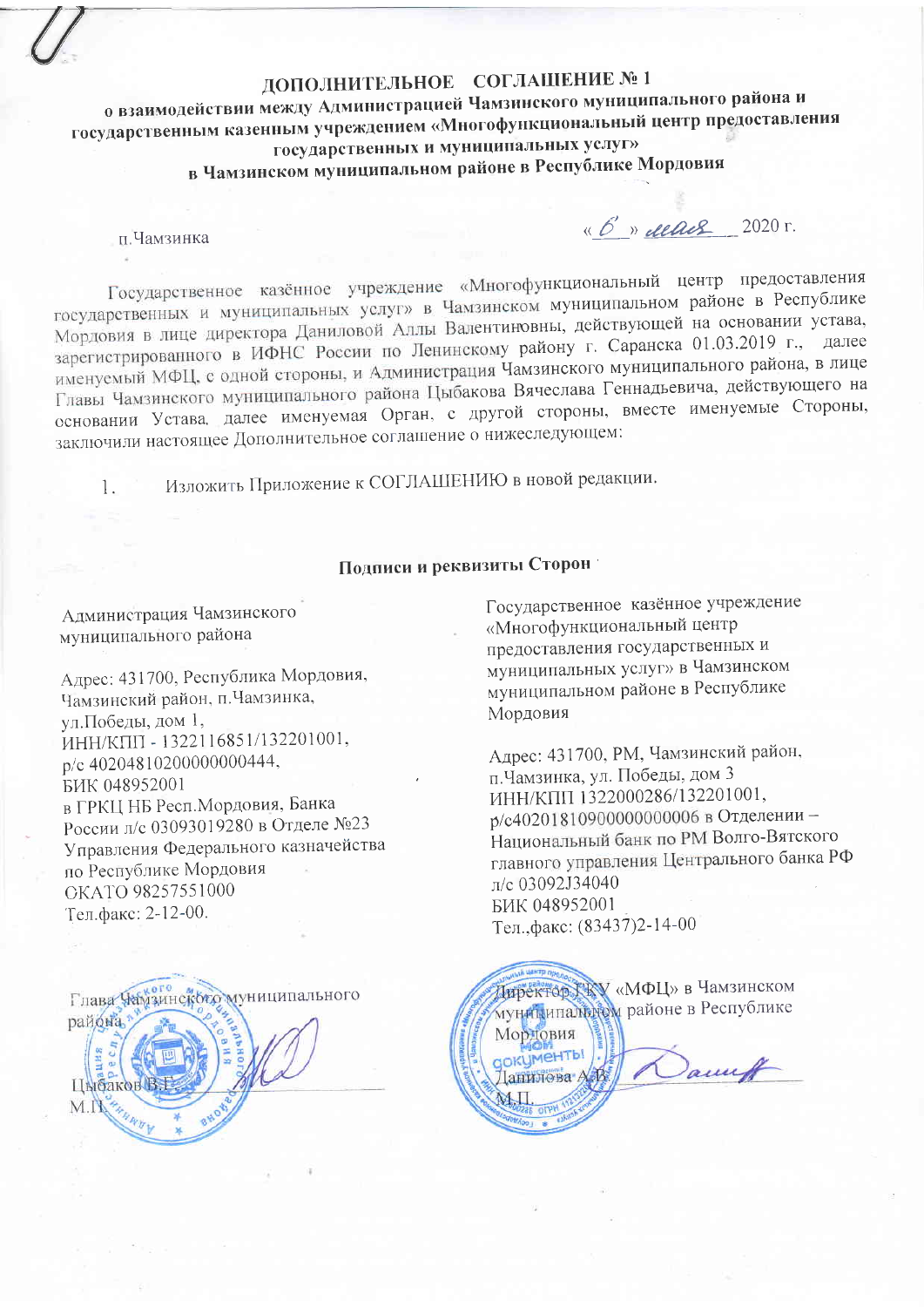Перечень муниципальных услуг, предоставляемых на базе МФЦ

| $N$ о п/п                                 | Наименование муниципальных услуг                                                                                                                                              |
|-------------------------------------------|-------------------------------------------------------------------------------------------------------------------------------------------------------------------------------|
|                                           | Управление муниципальным имуществом                                                                                                                                           |
|                                           | Предоставление в аренду, безвозмездное пользование, согласование передачи в субаренду                                                                                         |
|                                           | имущества, находящегося в собственности Чамзинского муниципального района                                                                                                     |
| $\overline{c}$                            | Подготовка и выдача Дубликата договора социального найма жилого помещения                                                                                                     |
| 3                                         | земель<br>(приватизация) переданных в аренду<br>земельных<br>участков<br>И3<br>Продажа<br>сельскохозяйственного назначения                                                    |
| 4                                         | Заключение договора аренды земельного участка в границах застроенной территории в                                                                                             |
|                                           | отношении которой принято решение о развитии, который находится в муниципальной                                                                                               |
|                                           | собственности или государственная собственность на который не разграничена и который не                                                                                       |
|                                           | предоставлен в пользование и (или) во владение гражданам и юридическим лицам (в                                                                                               |
|                                           | отношении земельных участков, расположенных на территориях сельских поселений,                                                                                                |
|                                           | входящих в состав Чамзинского муниципального района Республики Мордовия)                                                                                                      |
| 5                                         | Предоставление земельных участков гражданам, имеющим трех и более детей                                                                                                       |
| 6                                         | Предоставлении земельного участка для строительства в соответствии с видами разрешенного                                                                                      |
|                                           | использования (кроме индивидуального жилищного строительства)                                                                                                                 |
| $7\phantom{.}$                            | Заключение договора на установку и эксплуатацию рекламной конструкции на здании или                                                                                           |
|                                           | ином объекте недвижимого имущества, находящегося в муниципальной собственности                                                                                                |
|                                           | Чамзинского муниципального района, либо на земельном участке, находящемся в<br>муниципальной собственности Чамзинского муниципального района, либо государственная            |
|                                           | собственность на которые не разграничена, расположенном на территории Чамзинского                                                                                             |
|                                           | муниципального района.                                                                                                                                                        |
| 8                                         | Предоставление земельного участка или о предварительном согласовании предоставления                                                                                           |
|                                           | земельного участка для индивидуального жилищного строительства                                                                                                                |
| 9                                         | Передача в хозяйственное ведение (оперативное управление), либо изъятие из хозяйственного                                                                                     |
|                                           | ведения (оперативного управления), муниципального имущества                                                                                                                   |
| 10                                        | Прекращение права постоянного (бессрочного) пользования земельного участка                                                                                                    |
| 11                                        | Предоставление земельных участков, находящихся в муниципальной собственности, или                                                                                             |
|                                           | государственная собственность на которые не разграничена, для ведения личного подсобного                                                                                      |
|                                           | хозяйства, огородничества, садоводства, размещения пруда                                                                                                                      |
| 12                                        | Предоставление земельных участков, находящихся в муниципальной собственности, или                                                                                             |
|                                           | государственная собственность на которые не разграничена, для создания крестьянского                                                                                          |
|                                           | (фермерского) хозяйства или осуществления его деятельности                                                                                                                    |
| 13                                        | Предоставление земельных участков, находящихся в муниципальной собственности, или<br>государственная собственность на которые не разграничена, на которых расположены здания, |
|                                           | сооружения                                                                                                                                                                    |
| 14                                        | Заключение договора аренды земельного участка из земель, находящихся в муниципальной                                                                                          |
|                                           | собственности, либо из состава земель государственная собственность на которые не                                                                                             |
| $\mathcal{C}^{\mathcal{C}}_{\mathcal{C}}$ | разграничена, для его комплексного освоения в целях жилищного строительства                                                                                                   |
| 15                                        | Подготовка и выдача Дубликата договора бесплатной передачи в собственность граждан РФ                                                                                         |
|                                           | на добровольной основе занимаемых ими жилых помещений на условиях социального найма в                                                                                         |
|                                           | муниципальном жилищном фонде Чамзинского муниципального района                                                                                                                |
| 16                                        | Предоставление безвозмездно в собственность граждан Российской<br>Федерации,<br>на                                                                                            |
|                                           | добровольной основе занимаемых ими жилых помещений на условиях социального найма,                                                                                             |
|                                           | являющихся собственностью Чамзинского муниципального района                                                                                                                   |
| 17                                        | Заключение договора купли-продажи или аренды земельного участка по результатам аукциона                                                                                       |
|                                           | по продаже земельного участка, либо права на заключение договора аренды земельного                                                                                            |
|                                           | участка из земель, находящихся в муниципальной собственности, либо из земель                                                                                                  |
|                                           | государственная собственность на которые не разграничена, для жилищного строительства                                                                                         |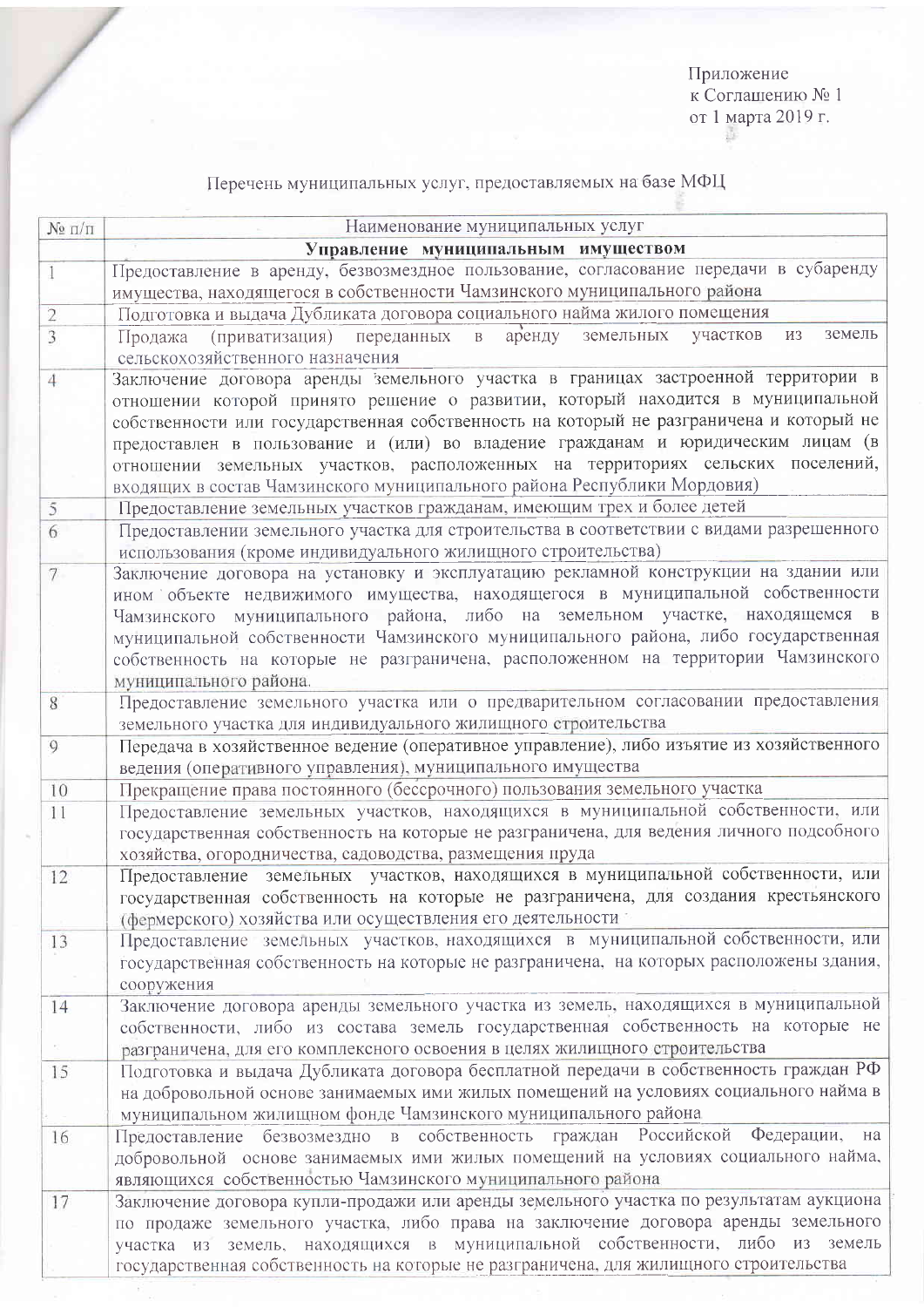| 18       | Заключение договора купли-продажи или аренды земельного участка, предназначенного для<br>жилищного и иного строительства в соответствии с видами разрешенного использования в<br>границах земельного участка, ранее предоставленного для комплексного освоения в целях                                                                                                                                                                           |
|----------|--------------------------------------------------------------------------------------------------------------------------------------------------------------------------------------------------------------------------------------------------------------------------------------------------------------------------------------------------------------------------------------------------------------------------------------------------|
|          | жилищного строительства                                                                                                                                                                                                                                                                                                                                                                                                                          |
| 19       | Проведение аукционов по продаже земельных участков, либо продаже права на заключение<br>договоров аренды земельных участков, в соответствии с видами разрешенного использования                                                                                                                                                                                                                                                                  |
| 20       | $\overline{B}$<br>предоставление в собственность земельных участков, находящихся<br>Бесплатное<br>муниципальной собственности, а также земельных участков, государственная собственность на                                                                                                                                                                                                                                                      |
|          | которые не разграничена, семьям, имеющим в своем составе детей-инвалидов,<br>для<br>индивидуального жилищного строительства, для ведения личного подсобного хозяйства, для                                                                                                                                                                                                                                                                       |
|          | садоводства, огородничества, дачного строительства и животноводства<br>в собственность земельных участков, находящихся в                                                                                                                                                                                                                                                                                                                         |
| 21       | предоставление<br>Бесплатное<br>муниципальной собственности, а также земельных участков, государственная собственность на<br>которые не разграничена, гражданам, являющимся инвалидами и (или) участниками Великой<br>Отечественной войны, либо ветеранами боевых действий, для индивидуального жилищного<br>строительства, для ведения личного подсобного хозяйства, для садоводства, огородничества,<br>дачного строительства и животноводства |
|          | Предоставление информации о форме собственности на недвижимое и движимое имущество,                                                                                                                                                                                                                                                                                                                                                              |
| 22       | земельные участки, находящиеся в собственности муниципального образования, включая<br>предоставление информации об объектах недвижимого имущества, находящихся в<br>муниципальной собственности и предназначенных для сдачи в аренду                                                                                                                                                                                                             |
| 23       | Предоставление земельных участков, находящихся в собственности муниципального района,<br>или государственная собственность на которые не разграничена, для строительства с<br>предварительным согласованием места размещения объекта                                                                                                                                                                                                             |
| 24       | Расторжение договоров аренды, безвозмездного пользования муниципального имущества,                                                                                                                                                                                                                                                                                                                                                               |
|          | находящегося в собственности Чамзинского муниципального района Республики Мордовия (за<br>исключением земельных участков)                                                                                                                                                                                                                                                                                                                        |
| 25       | Перечень<br>$\, {\bf B}$<br>включенного<br>имущества,<br>муниципального<br>аренду<br>Предоставление<br>$\, {\bf B} \,$<br>исключением                                                                                                                                                                                                                                                                                                            |
|          | лиц (за<br>третьих<br>от прав<br>имущества, свободного<br>муниципального<br>имущественных прав субъектов малого и среднего предпринимательства), предназначенного<br>для предоставления его во владение и (или) в пользование на долгосрочной основе субъектам<br>малого и среднего предпринимательства и организациям, образующим инфраструктуру<br>поддержки субъектов малого и среднего предпринимательств                                    |
| 26       | Заключение договора социального найма жилого помещения, находящегося в собственности<br>Чамзинского муниципального района                                                                                                                                                                                                                                                                                                                        |
|          | Предоставление земельных участков, постоянное (бессрочное) пользование.                                                                                                                                                                                                                                                                                                                                                                          |
| 27<br>28 | Предоставление по договору найма жилого помещения специализированного жилого фонда,<br>находящегося в собственности Чамзинского муниципального района, детям-сиротам и детям,<br>оставшимся без попечения родителей, лицам из числа детей-сирот и детей, оставшихся без<br>попечения родителей                                                                                                                                                   |
| 29       | безвозмездного<br>Заключение соглашений о внесении изменений в договоры аренды,<br>пользования, о перемене лиц в обязательстве, расторжении договора аренды, безвозмездного<br>пользования земельным участком.                                                                                                                                                                                                                                   |
| 30       | Приватизация муниципального имущества Чамзинского муниципального района Республики<br>Мордовия                                                                                                                                                                                                                                                                                                                                                   |
| 31       | Изменение, расторжение договора социального найма жилого помещения, находящегося в<br>муниципальной собственности Чамзинского муниципального района Республики Мордовия                                                                                                                                                                                                                                                                          |
| 32       | земельного участка, находящихся в<br>Выдача разрешения на использование земель или<br>государственной или муниципальной собственности, без предоставления земельных участков<br>и установления сервитутов                                                                                                                                                                                                                                        |
| 33       | Дача согласия на передачу арендаторам своих прав и обязанностей по договору аренды<br>земельного участка третьему лицу                                                                                                                                                                                                                                                                                                                           |
|          | Отдел промышленности, транспорта, строительства и архитектуры                                                                                                                                                                                                                                                                                                                                                                                    |
| 34       | прыжков,<br>выполнение авиационных работ, парашютных<br>разрешений на<br>Выдача<br>демонстрационных полётов воздушных судов, полетов беспилотных летательных аппаратов,<br>польема привязных аэростатов нал территорией Чамзинского муниципального района,                                                                                                                                                                                       |
|          |                                                                                                                                                                                                                                                                                                                                                                                                                                                  |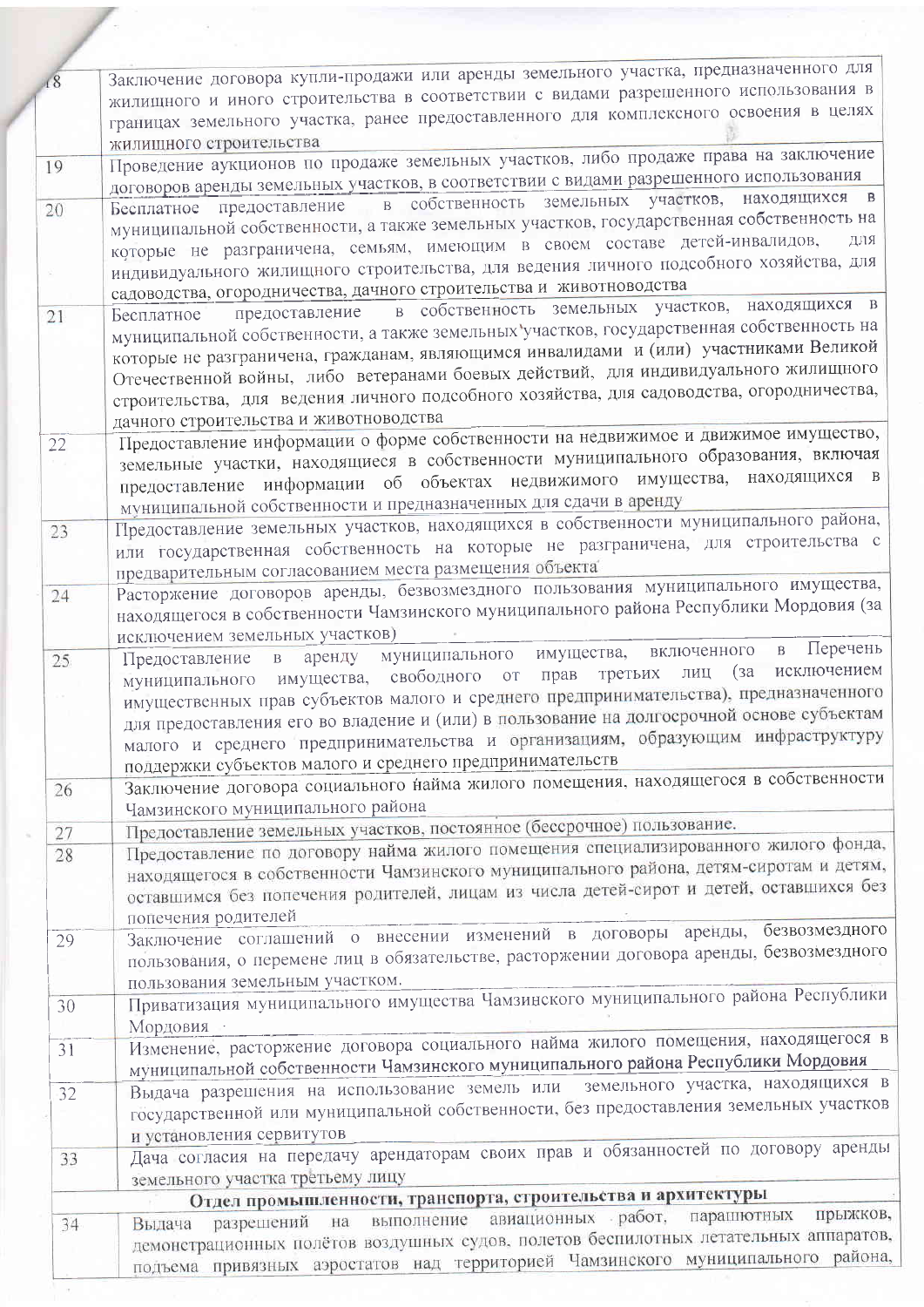|    | посадку (взлет) на площадки, расположенные в границах Чамзинского муниципального                                                           |
|----|--------------------------------------------------------------------------------------------------------------------------------------------|
|    | района                                                                                                                                     |
| 35 | Выдача разрешений на установку рекламных конструкций на соответствующей территории,                                                        |
|    | аннулирование таких разрешений, выдача<br>предписаний о демонтаже<br>самовольно                                                            |
|    | установленных рекламных конструкций и внесение в схему размещения рекламных                                                                |
|    | конструкций Чамзинского района изменений                                                                                                   |
| 36 | Предоставление решения о согласовании архитектурно-градостроительного облика объекта                                                       |
| 37 | Выдача разрешений на ввод объектов в эксплуатацию на территории сельских поселений                                                         |
|    | Чамзинского муниципального района                                                                                                          |
| 38 | Внесение изменений в разрешение на строительство                                                                                           |
| 39 | Предоставление градостроительного плана земельного участка                                                                                 |
| 40 | Предоставление разрешения на отклонение от предельных параметров разрешенного                                                              |
|    | строительства, реконструкции объектов капитального строительства                                                                           |
| 41 | Выдача разрешения на перемещение отходов строительства, сноса зданий и сооружений, в                                                       |
|    | том числе грунтов                                                                                                                          |
| 42 | Принятие решений о подготовке, об утверждении документации по планировке территорий                                                        |
| 43 | Подготовка и выдача уведомлений о соответствии (несоответствии) построенных<br>ИЛИ                                                         |
|    | реконструированных объектов индивидуального жилищного строительства или садового дома                                                      |
|    | требованиям законодательства о градостроительной деятельности                                                                              |
| 44 | Подготовка и выдача разрешения на строительство, реконструкцию объектов капитального                                                       |
|    | строительства                                                                                                                              |
| 45 | Подготовка и выдача уведомлений о соответствии (несоответствии) указанных в уведомлении                                                    |
|    | о планируемых строительстве или реконструкции объекта индивидуального жилищного                                                            |
|    | строительства или садового дома установленным параметрам и допустимости размещения                                                         |
|    | объекта индивидуального жилищного строительства или садового дома на земельном участке                                                     |
| 46 | Предоставление разрешения на условно разрешенный вид использования земельного участка                                                      |
|    | или объекта капитального строительства                                                                                                     |
| 47 |                                                                                                                                            |
| 48 | Утверждение схем расположения земельных участков на кадастровом плане территорий                                                           |
|    | Подготовка и выдача документа, подтверждающего проведение основных работ по                                                                |
|    | (реконструкции) объекта индивидуального<br>строительству<br>ЖИЛИЩНОГО<br>строительства,                                                    |
|    | осуществляемому с привлечением средств материнского (семейного) капитала"                                                                  |
|    | Организационный отдел                                                                                                                      |
| 49 | Принятие граждан на учет в качестве нуждающихся в жилых помещениях                                                                         |
| 50 | Выдача дубликатов ордеров (контрольных талонов к ордеру) на жилые помещения                                                                |
| 51 | Включение молодых семей, признанных нуждающимися в жилых помещениях, в состав                                                              |
|    | участников мероприятия по обеспечению жильем молодых семей ведомственной целевой                                                           |
|    | программы «Оказание государственной поддержки гражданам в обеспечении жильем и оплате                                                      |
|    | жилищно-коммунальных услуг» государственной программы РФ «Обеспечение доступным и                                                          |
|    | комфортным жильем и коммунальными услугами граждан Российской Федерации»                                                                   |
| 52 | Выдача свидетельств о праве на получение социальной выплаты на приобретение жилого                                                         |
|    | помещения или создание объекта индивидуального жилищного строительства молодым                                                             |
|    | семьям - претендентам на получение социальных выплат в соответствующем году,                                                               |
|    | мероприятия по обеспечению<br>признанным участниками<br>жильем молодых<br>семей                                                            |
|    | ведомственной целевой программы «Оказание государственной поддержки гражданам в                                                            |
|    | обеспечении жильем и оплате жилищно-коммунальных услуг» государственной программы                                                          |
|    | Российской Федерации «Обеспечение доступным и комфортным жильем и коммунальными                                                            |
|    | услугами граждан Российской Федерации                                                                                                      |
| 53 | Включение граждан, признанных нуждающимися в жилых помещениях, в состав участников                                                         |
|    | основного мероприятия «Выполнение государственных обязательств по обеспечению жильем                                                       |
|    | категорий граждан, установленных федеральным законодательством» государственной                                                            |
|    |                                                                                                                                            |
|    |                                                                                                                                            |
|    | программы РФ «Обеспечение доступным и комфортным жильем и коммунальными услугами<br>граждан Российской Федерации»                          |
| 54 |                                                                                                                                            |
|    | Признание участниками мероприятий по улучшению жилищных<br>условий граждан,                                                                |
|    | проживающих на сельских территориях, в рамках Государственной программы Российской<br>Федерации «Комплексное развитие сельских территорий» |